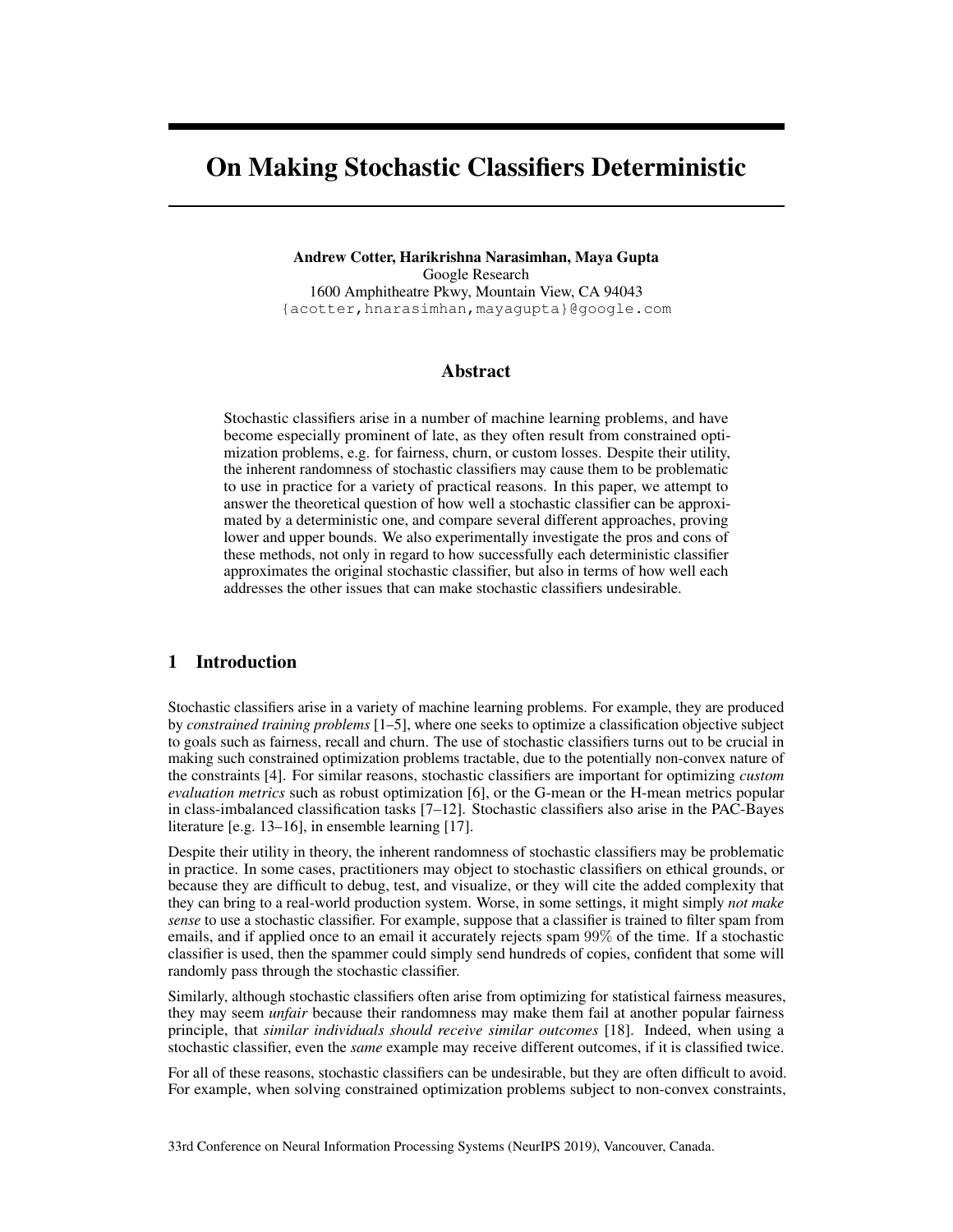as in the statistical fairness setting, all algorithms with theoretical guarantees that we are aware of produce stochastic classifiers  $[e.g. 3-5]$  $[e.g. 3-5]$  $[e.g. 3-5]$ <sup>\*</sup>.

In this paper we investigate the question of how to make a given stochastic classifier deterministic, what issues arise, and what criteria can be used to judge the result. Section [2](#page-1-1) defines our terms and notation, and makes our first contribution: a precise statement of what it *means* to say that a deterministic classifier is a good approximation to a stochastic classifier. Our second contribution, in Section [2.1,](#page-1-2) is to prove a lower bound on how well a deterministic classifier can perform, measured in these terms. In Section [2.2,](#page-2-0) we discuss how the standard *thresholding* approach performs. In Section [2.3](#page-2-1) we consider a *hashing* approach, which is regarded in folklore as an obvious way to make a stochastic classifier deterministic, and in our third contribution we prove that hashing enjoys a performance guarantee that can be favorably compared to our lower bound.

Our fourth contribution is delineating, in Section [3,](#page-4-0) other design criteria for whether a deterministic classifier will be satisfying to practitioners. As a fifth contribution, in Section [3.3](#page-4-1) we suggest a variant of *hashing*, and explain how it allows one to control how well the resulting classifier will satisfy these other design criteria. Next, we focus on the important special case of stochastic ensembles, and as a sixth contribution, we propose an alternative more-intuitive *variable binning* strategy for making them deterministic. We conclude, in Section [5,](#page-5-0) with experiments on six datasets comparing these strategies on different problems where stochastic classifiers arise.

## <span id="page-1-1"></span>2 Stochastic Classifiers

Let *X* be the instance space, with  $\mathcal{D}_x$  being the associated data distribution, and  $\mathcal{Y} = \{0, 1\}$  the label space (this is the binary classification setting), with  $\mathcal{D}_{y|x}$  being the conditional label distribution. We will write the resulting joint distribution as *Dxy*. Deterministic classifiers will always be written *with* hats (e.g.  $\hat{f}$ ), and stochastic classifiers *without* hats (e.g.  $f$ ). A stochastic binary classifier is a function  $f: \mathcal{X} \to [0, 1]$  mapping each instance x to the probability of making a positive prediction.

Our goal is to find a deterministic classifier  $\hat{f}$  :  $\mathcal{X} \to \{0,1\}$  that approximates f, but we first must clarify what precisely would constitute a "good approximation". To this end, we define a *rate metric* as a pair  $(\ell, \mathcal{X}_{\ell})$ , where  $\ell : \{0,1\} \times \{0,1\} \rightarrow \{0,1\}$  is a binary loss function and  $\mathcal{X}_{\ell} \subseteq \mathcal{X}$  is the subset of the instance space on which this loss should be evaluated. Such rate metrics are surprisingly flexible, and cover a broad set of tasks that are of interest to practitioners [e.g. [1,](#page-9-0) [2\]](#page-9-11). For example, on a fairness problem based on demographic parity constraint [\[20\]](#page-10-0), we might be interested in the positive prediction rate ( $\ell$ ) on members of a certain protected class ( $\mathcal{X}_{\ell}$ ).

We denote the value of a metric as  $E_{\ell}(f) := \mathbb{E}_{x,y}[f(x)\ell(1,y) + (1 - f(x))\ell(0,y) \mid x \in \mathcal{X}_{\ell}$  for a stochastic classifier *f*, and as  $E_{\ell}(\hat{f}) := \mathbb{E}_{x,y}[\ell(\hat{f}(x), y) \mid x \in \mathcal{X}_{\ell}]$  for a deterministic  $\hat{f}$ . We will generally be concerned with *several* designated metrics  $\ell_1, \ldots, \ell_m$ , each of which captures some property of f that should be preserved (i.e. we want  $E_{\ell_i}(f) \approx E_{\ell_i}(f)$  for all  $i \in [m]$ ). Typically, the set of metrics will depend on the original learning problem. For example, if we found *f* by minimizing the false positive rate (FPR) subject to FNR and churn constraints, then the relevant metrics would presumably include FPR, FNR and churn. The key to our approach is that we do not attempt to find a deterministic function that approximates a stochastic classifier *pointwise*: rather, we require only that it perform well w.r.t. metrics that *aggregate* over swaths of the data.

While it might be tempting to formulate the search for  $\hat{f}$  as an explicit optimization problem, the only appropriate techniques we're aware of are constrained solvers which themselves produce stochastic classifiers [\[3,](#page-9-10) [2,](#page-9-11) [4\]](#page-9-2). Instead, we focus on problem-agnostic strategies that are easy to implement, but that—despite their simplicity—often enjoy good theoretical guarantees and perform well in practice.

#### <span id="page-1-2"></span>2.1 Lower Bound

Before we discuss techniques for creating a deterministic classifier from a stochastic one, we'd like to understand the extent to which this is *possible*. Our first result, therefore, is a lower bound:

<span id="page-1-0"></span><sup>⇤</sup>Alternatives that do not explicitly perform constrained optimization (e.g. [\[19\]](#page-10-1), which instead attempts to find a simple "correction" to an existing classifier), can be immune to this problem.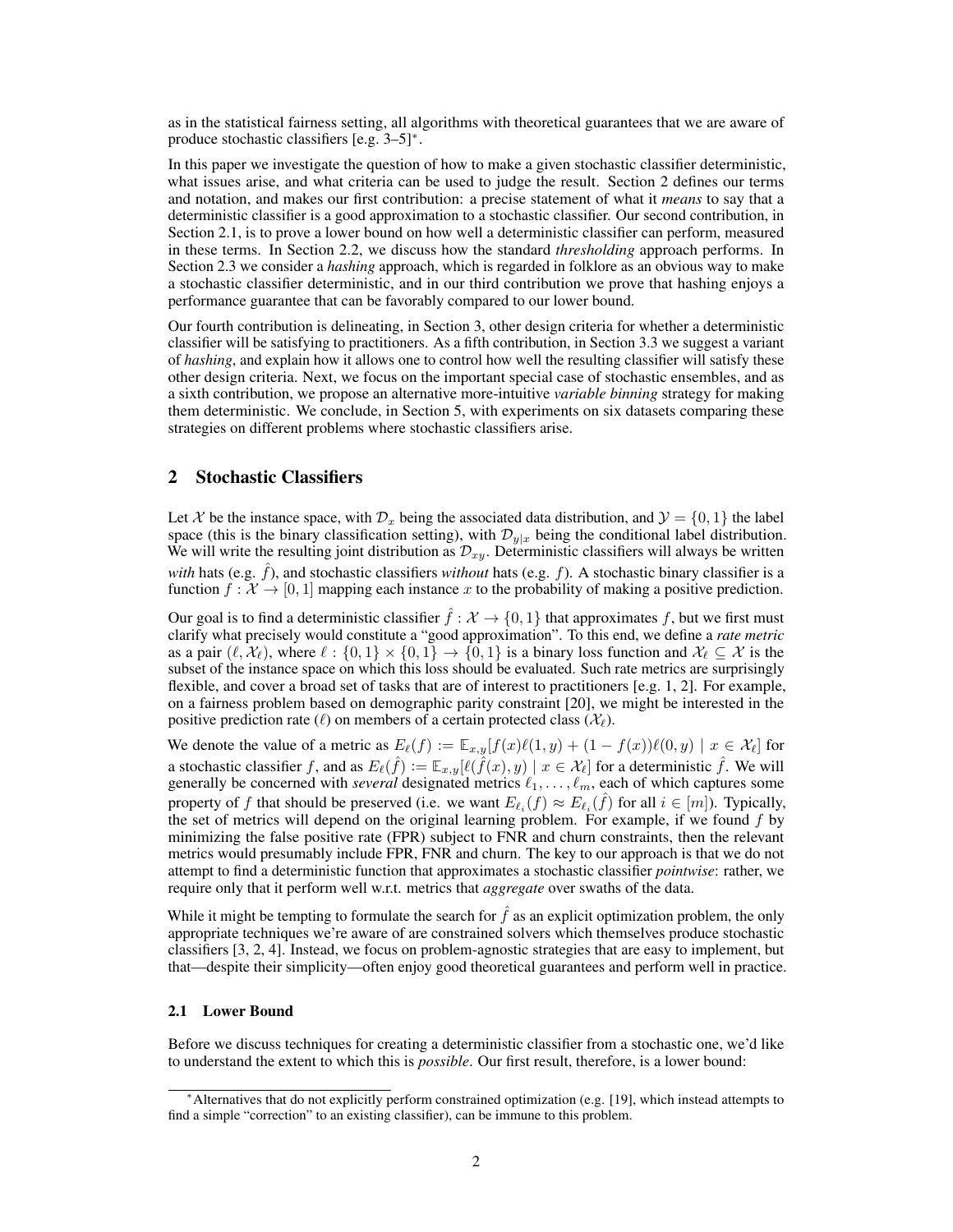<span id="page-2-2"></span>**Theorem 1.** For a given instance space  $X$ , data distribution  $\mathcal{D}_x$ , metric subset  $X_\ell \subseteq X$  and *stochastic classifier f, there exists a metric loss*  $\ell$  *and conditional label distribution*  $\mathcal{D}_{y|x}$  *such that:* 

$$
\left| E_{\ell}(f) - E_{\ell}(\hat{f}) \right| \ge \max_{x \in \mathcal{X}_{\ell}} \left\{ \Pr_{x' \sim \mathcal{D}_x |_{\mathcal{X}_{\ell}}} \left\{ x' = x \right\} \cdot \min \left\{ f(x), 1 - f(x) \right\} \right\}
$$

*for all deterministic classifiers*  $\hat{f}$ *, where*  $\mathcal{D}_x|_{\mathcal{X}_\ell}$  *is the data distribution*  $\mathcal{D}_x$  *restricted to*  $\mathcal{X}_\ell$ *.* 

*Proof.* In Appendix [B.1.](#page-0-0)

 $\Box$ 

 $\Box$ 

This result is straightforward to prove, but neatly illustrates the two main obstacles to finding a good deterministic  $\hat{f}$ : (i) point masses (the  $Pr_{x'\sim\mathcal{D}_x|x_\ell}\{x'=x\}$  term), and (ii) stochasticity (the  $\min\{f(x), 1 - f(x)\}$  term). If *f* contains too much stochasticity on a large point mass, then it will not be possible to approximate it well with a deterministic  $\hat{f}$ .

In Section [2.3,](#page-2-1) we will show that the converse of the above statement roughly holds: if *either* the probability mass *or* the stochasticity of *f* on point masses approaches zero, then it is possible to find a deterministic classifier on which the errors of our metrics will, likewise, approach zero.

#### <span id="page-2-0"></span>2.2 Thresholding

Thresholding is the "standard" approach for converting a stochastic binary classifier into a deterministic one: if  $f(x) > 1/2$ , then we make a positive prediction, and a negative prediction otherwise. If the label truly is drawn randomly according to  $f(x)$ , then thresholding forms the Bayes Classifier and hence minimizes the expected misclassifications [\[21\]](#page-10-2). For any choice of loss  $\ell$ , there is an intuitive upper bound on thresholding's performance:

**Theorem 2.** Let  $f : \mathcal{X} \to [0,1]$  be a stochastic classifier, and  $\mathcal{D}_x$  a data distribution on X. Define *the thresholded stochastic classifier*  $\hat{f}(x) := \mathbf{1}\{f(x) > 1/2\}$ *. Then for any metric*  $(\ell, \mathcal{X}_{\ell})$  *and associated conditional label distribution D<sup>y</sup>|<sup>x</sup>:*

$$
\left| E_{\ell}(f) - E_{\ell}(\hat{f}) \right| \leq \mathbb{E}_{x \sim \mathcal{D}_x | \mathcal{X}_{\ell}} \left[ \min \{ f(x), 1 - f(x) \} \right]
$$

*where*  $\mathcal{D}_x|_{\mathcal{X}_\ell}$  *is the data distribution*  $\mathcal{D}_x$  *restricted to*  $\mathcal{X}_\ell$ *.* 

*Proof.* In Appendix [B.2.](#page-0-0)

This upper bound confirms that the closer the original stochastic *f* comes to being deterministic, the better the thresholding deterministic classifier f will mimic it. However, unlike the lower bound of Theorem [1,](#page-2-2) the thresholding approach does *not* improve as point masses shrink. Indeed, *even for a continuous data distribution*  $\mathcal{D}_x$  (i.e. no point masses), the thresholded  $f$  could perform very poorly. For example, if  $f(x) = 0.51$  for every *x*, then  $\hat{f}$  will *always* make a positive prediction, unlike the original stochastic classifier, which makes a negative prediction 49% of the time.

#### <span id="page-2-1"></span>2.3 Hashing

To improve upon thresholding, we would like to choose  $f$  in such a way that its performance improves not only as the stochasticity of f decreases, but *also* as the point masses in  $\mathcal{D}_x$  shrink. To this end, we propose "simulating" the randomness of a stochastic classifier by hashing the input features to deterministically generate a random-seeming number. The high-level idea is that even if a classifier makes a deterministic decision on a given instance  $x$ , by making dissimilar predictions on instances that are close to *x*, the classifier can give the *illusion* of being stochastic from the perspective of aggregate rate metrics. In this section, we will show that with the appropriate type of hash function (defined below), we can tightly bound the performance of the resulting deterministic classifier.

**Definition 1** (Pairwise Independence). A family  $H$  of hash functions  $h : C \rightarrow [k]$  on a finite set *C* is pairwise independent *if, for all c, c'*  $\in$  *C and i, i'*  $\in$  [k]*, we have that*  $Pr_{h \sim \text{Unif}(\mathcal{H})}\{(h(c) = 0, 0)\}$  $i) \wedge (h(c') = i')$  =  $1/k^2$  *whenever*  $c \neq c'.$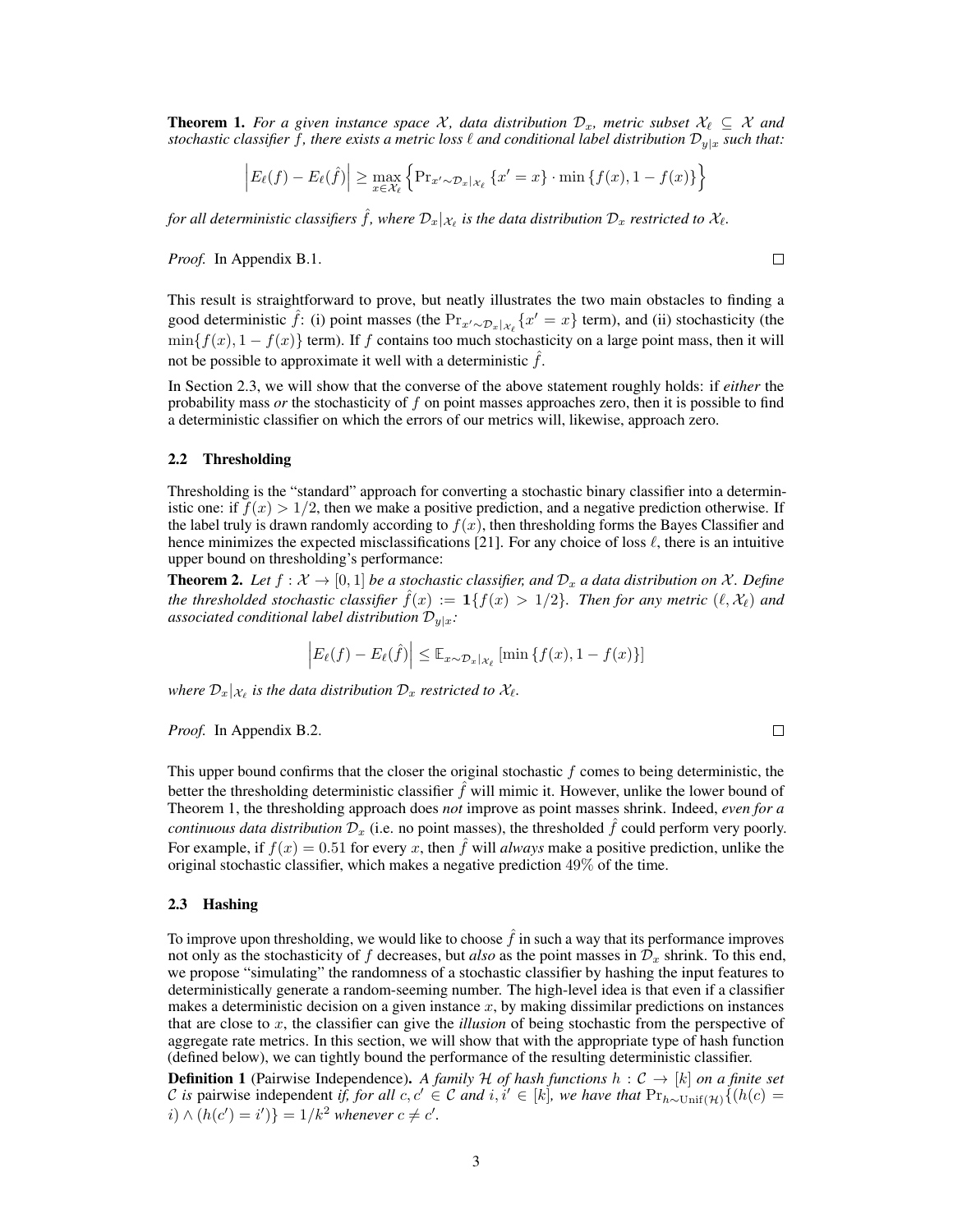At first glance, this might seem like a fairly strong property, but it's actually quite simple to construct a pairwise independent hash function from a logarithmic number (in *|C|* and *k*) of random bits (see Claim [1](#page-0-1) in Appendix [B.3](#page-0-2) for an example).

Notice that we define a hash function on a set of "clusters"  $C$ , instead of on  $\mathcal X$  itself. This handles the case in which  $\mathcal X$  is an infinite set (e.g.  $\mathbb R^d$ ), and allows us to define a finite  $\mathcal C$  and associated mapping  $\pi : \mathcal{X} \to \mathcal{C}$ , the result of which,  $\pi(x)$ , is what we hash. In practice,  $\mathcal{X}$  will be finite *anyway* (e.g. *d*-dimensional vectors of floating-point numbers), and one is then free to choose  $C = \mathcal{X}$  and take  $\pi$  to be the identity function. Even in the finite case, however, it may be beneficial to pre-assign instances to clusters before hashing, as we will discuss in Section [3.](#page-4-0)

<span id="page-3-0"></span>**Theorem 3.** Let  $f : \mathcal{X} \to [0,1]$  be a stochastic classifier, and  $\mathcal{D}_x$  a data distribution on X. Suppose *that we're given m metrics*  $(\ell_i, \mathcal{X}_{\ell_i})$  *for*  $i \in [m]$ *, each of which is potentially associated with a different conditional label distribution Dyi|<sup>x</sup>. Take H to be a pairwise independent set of hash functions*  $h: \mathcal{C} \to [k]$ *, and*  $\pi: \mathcal{X} \to \mathcal{C}$  to be a function that pre-assigns instances to clusters before *hashing.*

*Sample a*  $h \sim \text{Unif}(\mathcal{H})$ *, and define the deterministic classifier*  $\hat{f}_h : \mathcal{X} \to \{0,1\}$  *as:* 

$$
\hat{f}_h(x) = \mathbf{1}\left\{f(x) \ge \frac{2h(\pi(x)) - 1}{2k}\right\}
$$

*where the expression*  $(2h(\pi(x)) - 1)/2k$  *maps* [*k*] *(the range of h) into* [0, 1]*.* 

*Then, with probability*  $1 - \delta$  *over the sampling of*  $h \sim \text{Unif}(\mathcal{H})$ *, for all*  $i \in [m]$ *:* 

$$
\left| E_f(\ell_i) - E_{\hat{f}_h}(\ell_i) \right| < \frac{1}{2k} + \left( \frac{m}{\delta} \sum_{c \in \mathcal{C}} \left( \left( \Pr_{x \sim \mathcal{D}_x | x_{\ell_i}} \left\{ \pi(x) = c \right\} \right)^2 \right) \times \mathbb{E}_{x \sim \mathcal{D}_x | x_{\ell_i}} \left[ \frac{1}{2k} + f(x) \left( 1 - f(x) \right) \mid \pi(x) = c \right] \right) \right)^{\frac{1}{2}}
$$

*where*  $\mathcal{D}_x |_{\mathcal{X}_{\ell_i}}$  *is the data distribution*  $\mathcal{D}_x$  *restricted to*  $\mathcal{X}_{\ell_i}$ *.* 

#### *Proof.* In Appendix [B.3.](#page-0-3)

Notice that 1*/*2*k* approaches zero as the number of hash buckets *k* increases. These terms aside, the upper bound of Theorem [3](#page-3-0) has strong similarities to the lower bound of Theorem [1](#page-2-2)*[†](#page-3-1)*, particularly in light of the fact that pre-clustering is optional. The main differences are that: (i) point masses (the  $Pr_{x \sim \mathcal{D}_x | x_{\ell_i}} \{\pi(x) = c\}$  terms) are measured over entire clusters  $c \in \mathcal{C}$ , instead of merely instances  $x \in \mathcal{X}$ , (ii) we take the  $\ell^2$  norm over point masses, instead of maximizing over them, and (iii) stochasticity is measured with an expected variance  $\mathbb{E}_{x \sim \mathcal{D}_x |_{\mathcal{X}_{\ell_i}}} [f(x)(1 - f(x)) | \pi(x) = c]$  over a cluster, instead of  $\min\{f(x), 1 - f(x)\}.$ 

 $\Box$ 

Most importantly—unlike for the thresholding approach of Section [2.2—](#page-2-0)the key properties of our lower bound *are* present when using hashing. It will be easier to see this if we loosen Theorem [3](#page-3-0) by separately bounding (i) the stochasticity as  $f(x)(1 - f(x)) \le 1/4$  (the first term in the below min), or (ii) the point masses as  $(\Pr_{x \sim \mathcal{D}_x | x_{\ell_i}} {\{\pi(x) = c\}})^2 \leq \Pr_{x \sim \mathcal{D}_x | x_{\ell_i}} {\{\pi(x) = c\}}$  (the second):

$$
\left| E_f(\ell_i) - E_{\hat{f}_h}(\ell_i) \right| < \frac{1}{2k} + \sqrt{\frac{m}{2k\delta}} + \sqrt{\frac{m}{2\delta}} \sqrt{\frac{m}{\delta}} \text{ min } \left\{ \frac{1}{2} \sqrt{\sum_{c \in \mathcal{C}} \left( \Pr_{x \sim \mathcal{D}_x |_{\mathcal{X}_{\ell_i}}} \left\{ \pi(x) = c \right\} \right)^2}, \sqrt{\mathbb{E}_{x \sim \mathcal{D}_x |_{\mathcal{X}_{\ell_i}}} \left[ f(x) \left( 1 - f(x) \right) \right]} \right\}
$$

Ignoring the first two additive terms (recall that we can choose *k*), if the distribution over clusters  $c \in \mathcal{C}$  is approximately uniform, then the bound goes to zero as the number of clusters increases, at roughly a  $1/\sqrt{|C|}$  rate. Likewise, as the variance  $\mathbb{E}_{x \sim \mathcal{D}_x|_{\mathcal{X}_{\ell_i}}}[f(x)(1-f(x))]$  goes to zero, the error of the deterministic classifier approaches zero for all *m* metrics, with high probability.

<span id="page-3-1"></span>*<sup>†</sup>*In Appendix [B.4,](#page-0-4) we verify that the above bound is larger than that of Theorem [1,](#page-2-2) as it should be.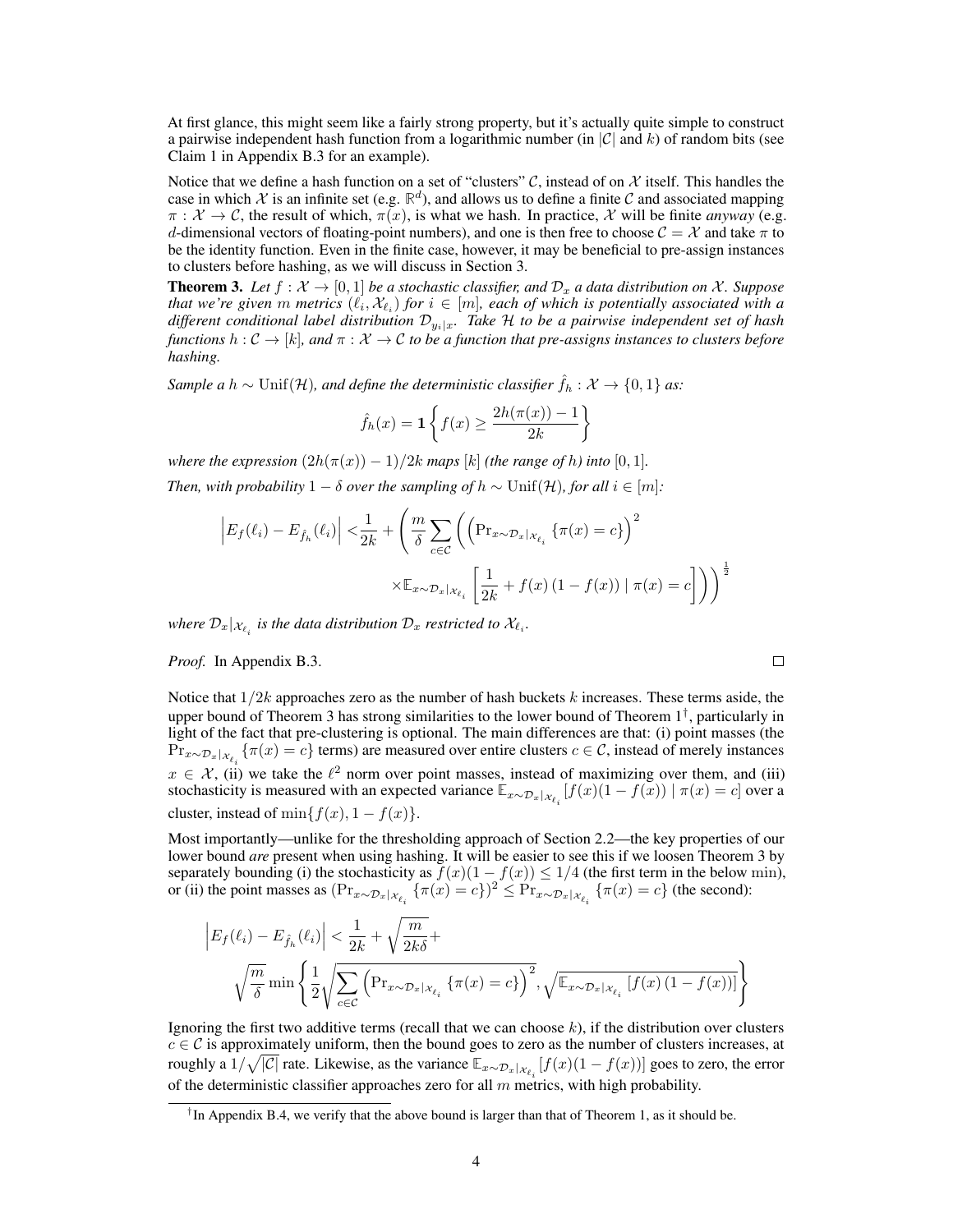# <span id="page-4-0"></span>3 Orderliness: Determinism Is Not Enough

So far we have shown that the hashing approach of Section [2.3](#page-2-1) enjoys a better bound on its performance, in terms of aggregate rate metrics, than the standard thresholding approach of Section [2.2.](#page-2-0) We'll now turn our attention to other criteria for judging the quality of deterministic approximations to stochastic classifiers.

The approaches we've considered thus far can be sorted in terms of how "orderly" they are. As we use the term, "orderliness" is a loose notion measuring how "smooth" or "self-consistent" a classifier is. The original stochastic classifier is the least orderly: it might classify the *same example* differently, when it's encountered multiple times. The hashing classifier is more orderly because it's deterministic, and will therefore always give the same classification on the same example—but it may behave very differently even on extremely similar examples (if they are hashed differently). The thresholding classifier is the most orderly, since it will threshold every example in exactly the same way, so similar examples will likely be classified identically.

## 3.1 Repeated Use

As we noted in the introduction, a stochastic classifier may be a poor choice when a user can force the classifier to make multiple predictions. For example, if a spam filter is stochastic, then a spammer could get an email through by sending it repeatedly. Simply replacing a stochastic classifier with a deterministic one might be insufficient: a disorderly spam filter—even a deterministic one—could be defeated by a sending many variants of the same spam message (say, differing only in whitespace).

## 3.2 Fairness Principles

The fact that we measure the quality of an approximate stochastic classifier in terms of aggregate metrics implies that we're looking at fairness from the statistical perspective: even if individual outcomes are random (or deterministic-but-arbitrary), the classifier could still be considered "fair" if it could be shown to be free of systematic biases (imposed via constraints on aggregate group-based fairness metrics). As we showed in Theorem [3,](#page-3-0) a hashing classifier's performance bound improves as it becomes more disorderly (i.e. as the number of clusters in  $C$ , and/or the number of hash bins  $k$ increases), measured in these terms.

Unlike this group-based perspective, Dwork et al. [\[20\]](#page-10-0) propose a "similar individuals receive similar outcomes" principle, which looks at fairness from the perspective of an *individual*. This principle is better served by classifiers that are more orderly: a thresholding classifier's decision regions are *fairer* as measured by this principle than e.g. a hashing classifier with fine-grained bins.

This tension between the extremes of least-orderly classifiers (accurate rate metrics) and most-orderly (similar individuals, similar outcomes), leads one to wonder whether there is some middle ground: in Section [3.3](#page-4-1) we present an approach that allows us to directly trade-off between these two extremes.

Reality, of course, is more complicated: for example, lotteries are often considered "fair" by participants if each feels that the underlying mechanism is fair, regardless of their individual outcomes [\[22,](#page-10-3) [23\]](#page-10-4). In such cases, disorderliness, or even stochasticity, might be *desirable* from a fairness point of view, and this tension vanishes.

## <span id="page-4-1"></span>3.3 Clustering + Hashing

The hashing technique of Section [2.3](#page-2-1) has a built-in mechanism for (partially) addressing the method's inherent lack of orderliness: pre-clustering. If  $\pi : \mathcal{X} \to \mathcal{C}$  assigns "similar" elements  $x, x' \in \mathcal{X}$  to the same cluster  $c \in \mathcal{C}$ , then such elements will be hashed identically, and the values of the stochastic classifier  $f(x)$ ,  $f(x')$  will therefore be thresholded at the same value. Hence, assuming that the stochastic classifier f is smooth, and with an appropriate choice of  $\pi$ , the resulting deterministic f could be considered "locally orderly", and will therefore satisfy a form of *similar inputs, similar outcomes*, and provide some protection against *repeated use*.

There are, unfortunately, a couple of drawbacks to this approach. First, the onus is on the practitioner to design the clustering function  $\pi$  in such a way that it captures the appropriate notion of similarity. For example, if one wishes to encode an intuitive notion of fairness, then instances that are placed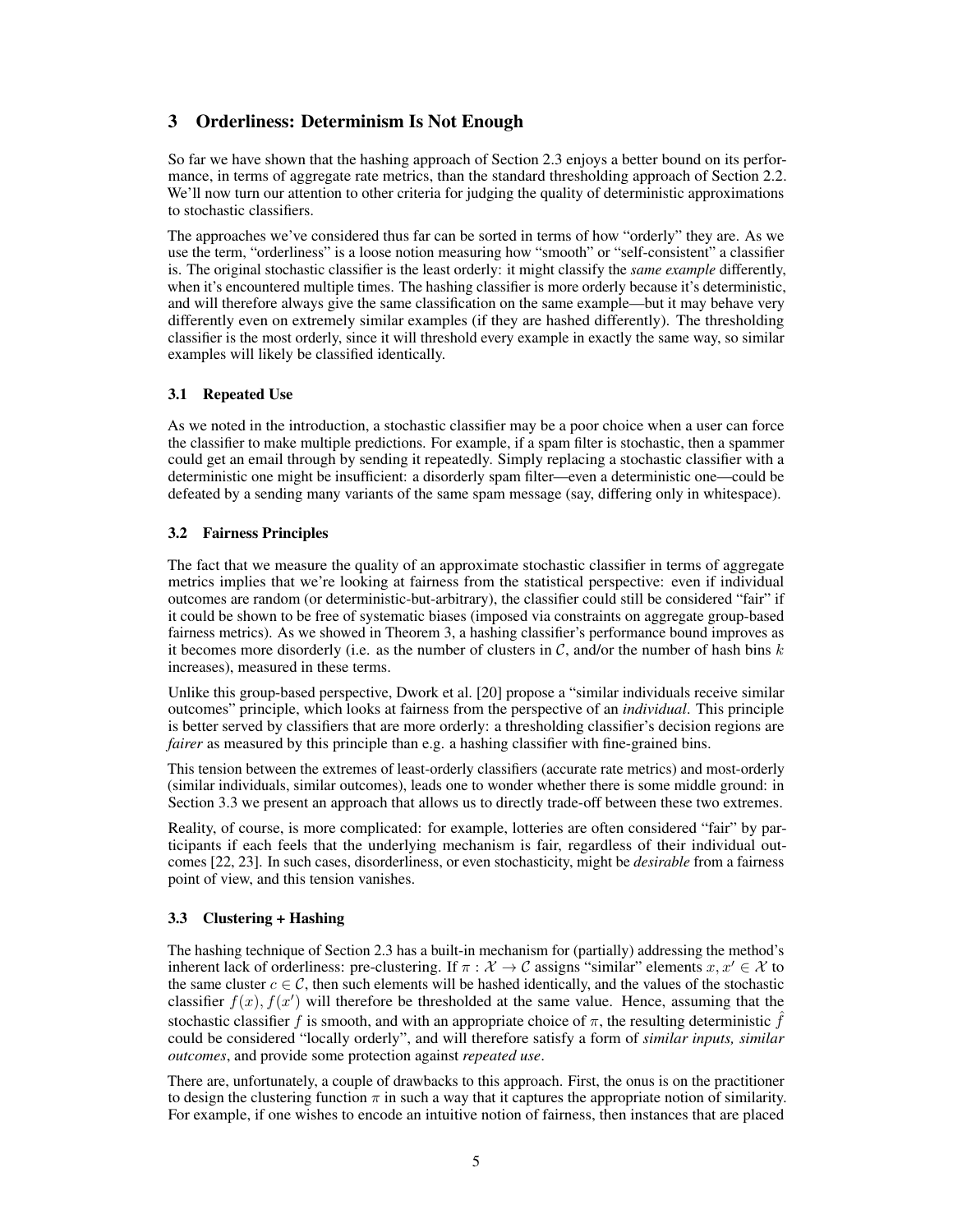into different clusters—and are therefore treated inconsistently by  $\hat{f}$ —should be distinct enough that this assignment is justifiable. Second, one should observe that the bound of Theorem [3](#page-3-0) is better when there are more clusters, and worse when there are fewer. Hence, there is a trade-off between orderliness and performance: if some required level of metric accuracy must be attained, then doing so might force one to use so many clusters that there is insufficient local orderliness.

#### <span id="page-5-1"></span>4 Stochastic Ensembles

We now focus on a special case of stochastic classifier that randomly selects from a finite number of deterministic base classifiers. This type of stochastic classifier arises from many constrained optimization algorithms [\[3–](#page-9-10)[5\]](#page-9-1). Let a *stochastic ensemble*  $f : \mathcal{X} \to [0,1]$  be defined in terms of *n* deterministic classifiers  $\hat{g}_1, \ldots, \hat{g}_n : \mathcal{X} \to \{0, 1\}$ , and an associated probability distribution  $p \in \Delta^{n-1} \subseteq \mathbb{R}^n$ , for which  $f(x) := \sum_{j=1}^{n} p_j \hat{g}_j(x)$ . To evaluate this classifier on an example *x*, one first samples an index  $j \in [n]$  according to distribution p, and predicts  $\hat{g}_j(x)$ .

The hashing approach of Section [2.3](#page-2-1) can be applied to stochastic ensembles, but due to the special structure of such models, it's possible to do better. Here, we propose an alternate strategy that first applies a clustering, and then subdivides each cluster into *n* bins, for which the *i*th such bin contains roughly a  $p_i$  proportion of the cluster instances, and assigns all instances within the *i*th bin to classifier  $\hat{g}_j$ . We do this by using a pre-defined score function *q* and a random shift parameter  $r_c$  for each cluster *c*. The benefit of this approach is that it adjusts the sizes of the bins based on the probability distribution *p*, enabling us to get away with a comparatively smaller number of bins, and therefore achieve higher local orderliness, compared to the hashing classifier (which relies on a large number of roughly-equally-sized bins). We call this the *variable binning* approach:

**Theorem 4.** Let  $f : \mathcal{X} \to [0,1]$  be a stochastic classifier, and  $\mathcal{D}_x$  a data distribution on X. Suppose *that we're given m metrics*  $(\ell_i, \mathcal{X}_{\ell_i})$  *for*  $i \in [m]$ *, each of which is potentially associated with a different conditional label distribution*  $D_{y_i|x}$ *. Take*  $\pi : \mathcal{X} \to \mathcal{C}$  to be a function that pre-assigns *instances to clusters, and*  $q : \mathcal{X} \to [0,1]$  *to be a pre-defined score function. Choose*  $p_{0} = 0$  *and denote*  $p_{\cdot j} = p_1 + \ldots + p_j, \forall j \in [n]$ *. Define* clip $(z) = z - \lfloor z \rfloor$ *.* 

*Sample*  $|C|$  *random numbers*  $r_1, \ldots, r_{|C|}$  *independently and uniformly from*  $[0, 1)$ *and define the* deterministic classifier  $\hat{f}(x) = \sum_{j=1}^{n} s_j(x) \hat{g}_j(x)$ , where  $s: \mathcal{X} \to \{0,1\}^n$  selects one of n base *classifiers and is given by:*

$$
s_j(x) = \sum_{c \in \mathcal{C}} \mathbf{1} \{ \pi(x) = c, \text{clip}(q(x) + r_c) \in [p_{:j-1}, p_{:j}) \}
$$

*Then, with probability*  $1 - \delta$  *over the sampling of*  $r_1, \ldots, r_{|\mathcal{C}|}$ *:* 

$$
\left| E_f(\ell_i) - E_{\hat{f}}(\ell_i) \right| \leq \left( \frac{m}{\delta} \sum_{c \in \mathcal{C}} \left( \left( \Pr_{x \sim \mathcal{D}_x | \chi_{\ell_i}} \{ \pi(x) = c \} \right)^2 \right) \times \mathbb{E}_{x \sim \mathcal{D}_x | \chi_{\ell_i}} \left[ f(x) \left( 1 - f(x) \right) \mid \pi(x) = c \right] \right) \right)^{\frac{1}{2}}
$$

*where*  $\mathcal{D}_x |_{\mathcal{X}_{\ell_i}}$  *is the data distribution*  $\mathcal{D}_x$  *restricted to*  $\mathcal{X}_{\ell_i}$ *.* 

*Proof.* In Appendix [B.5.](#page-0-5)

The proof proceeds by showing that the selector function *s* satisfies a pairwise independence property. The above bound is the similar to the bound for hashing in Theorem [3,](#page-3-0) except that it no longer contains terms that depend on the number of hash buckets *k*, and is therefore a slight improvement. In our experiments, we find it to match the performance of hashing with more local orderliness.

 $\Box$ 

#### <span id="page-5-0"></span>5 Experiments

We experimentally evaluate the different strategies described above for approximating a stochastic classifier with a deterministic classifier. We consider constrained training tasks with two different fairness goals: (i) Matching ROC curves across protected groups (ii) Matching regression histograms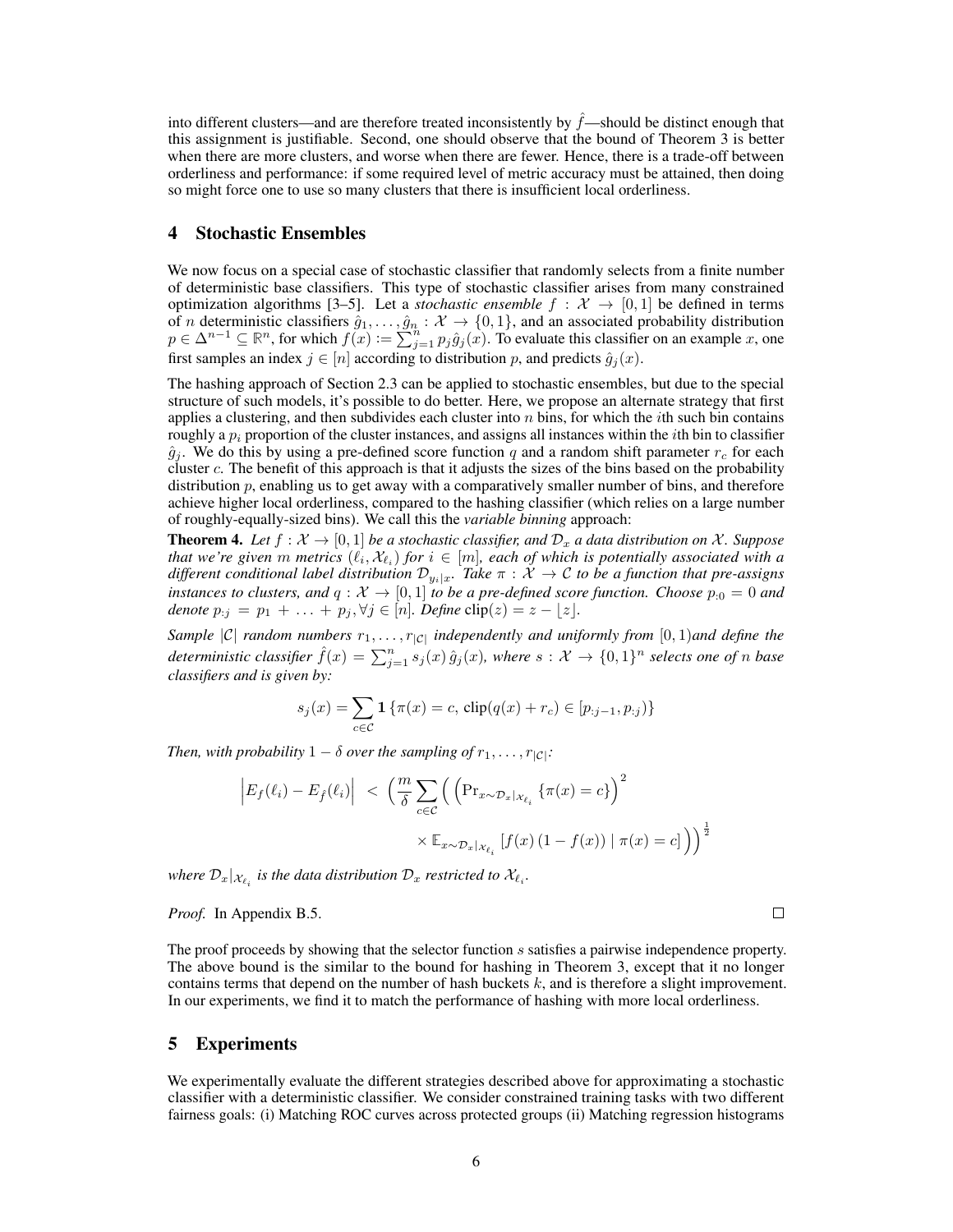<span id="page-6-1"></span>Table 1: Comparison of de-randomization approaches on ROC matching tasks. For each method, we report *A* ( $\hat{B}$ ), where *A* is the absolute difference in objective  $\sum_{t \in \mathcal{T}} \text{TPR}_t$  between the stochastic classifier and the distance is a stochastic classifier and the deterministic classifier, and *B* is the difference in fairness. For a FPR threshold *t*, we measure fairness as:  $TPR_t^{ptr} - TPR_t$ , and report the maximum absolute difference in fairness metric between the stochastic and deterministic classifier across all  $t \in \mathcal{T}$ . The number of base classifiers in the support of the stochastic ensemble is shown in parentheses after each dataset name.

|                                | Crime $(4)$                               |                                           | COMPAS $(5)$                              |                                           | Law School $(5)$                          |                                           |
|--------------------------------|-------------------------------------------|-------------------------------------------|-------------------------------------------|-------------------------------------------|-------------------------------------------|-------------------------------------------|
|                                | Train                                     | Test                                      | Train                                     | Test                                      | Train                                     | Test                                      |
| Threshold<br>Hashing<br>VarBin | 0.007(0.01)<br>0.001(0.00)<br>0.002(0.00) | 0.012(0.03)<br>0.004(0.01)<br>0.000(0.02) | 0.002(0.01)<br>0.001(0.01)<br>0.001(0.01) | 0.002(0.00)<br>0.005(0.03)<br>0.002(0.02) | 0.118(0.12)<br>0.004(0.01)<br>0.000(0.01) | 0.099(0.11)<br>0.001(0.03)<br>0.000(0.02) |
|                                |                                           |                                           |                                           |                                           |                                           |                                           |
|                                | Adult $(3)$                               |                                           | Wiki Toxicity (4)                         |                                           | Business (3)                              |                                           |
|                                | Train                                     | Test                                      | Train                                     | <b>Test</b>                               | Train                                     | Test                                      |

across protected groups. These goals impose a large number of constraints on the model, and stochastic solutions become crucial in being able to satisfy them. We used the proxy-Lagrangian optimizer of Cotter et al. [\[4,](#page-9-2) [5\]](#page-9-1) to solve the constrained optimization problem. This solver outputs a stochastic ensemble, as well as the *best* deterministic classifier, chosen heuristically from its iterates.

Datasets. We use use a variety of fairness datasets with binary protected attributes: (1) *COMPAS* [\[24\]](#page-10-5), where the goal is the predict recidivism with gender as the protected attribute; (2) *Communities & Crime* [\[25\]](#page-10-6), where the goal is to predict if a community in the US has a crime rate above the 70th percentile, and as in Kearns et al. [\[26\]](#page-10-7), we consider communities having a black population above the 50th percentile as the protected group; (3) *Law School* [\[27\]](#page-10-8), where the task is to predict whether a law school student will pass the bar exam, with *race* (black or other) as the protected attribute; (4) *UCI Adult* [\[25\]](#page-10-6), where the task is to predict if a person's income exceeds 50K/year, with *female* candidates as the protected group; (5) *Wiki Toxicity* [\[28\]](#page-10-9), where the goal is to predict if a comment posted on a Wikipedia talk page contains non-toxic/acceptable content, with the comments containing the term '*gay*' considered as the protected group; (6) *Business Entity Resolution*, a proprietary dataset from a large internet services company, where the task is to predict whether a pair of business descriptions refer to the same real business, with *non-chain* businesses treated as protected. We used linear models for all experiments. See Appendix [A](#page-0-6) for further details on the datasets and setup.*[‡](#page-6-0)*

Methods. We apply the thresholding, hashing and variable binning (VarBin) techniques to convert the trained stochastic ensemble into a deterministic classifier. For hashing, we first map the input features to  $2^{128}$  clusters (using a 128-bit cryptographic hash function), and apply a pairwise independent hash function to map it to  $2^{32}$  buckets (see Claim [1](#page-0-1) in Appendix [B.3](#page-0-2) for the construction). For VarBin, we choose a direction  $\beta$  uniformly at random from the unit  $\ell^2$  sphere, project instances onto this direction, and have the cluster mapping  $\pi$  divide the projected values into  $k = 25$  contiguous bins, i.e.  $\pi(x) = c$ whenever  $u_{c-1} \leq \langle \beta, x \rangle \leq u_c$ , where  $u_0 = \min_x \langle \beta, x \rangle < u_1 < \ldots < u_{25} = \max_x \langle \beta, x \rangle$  are equally-spaced thresholds. The score  $q(x)$  for an instance x is taken to be the projected value  $\langle \beta, x \rangle$ normalized by the maximum and minimum values within its cluster, i.e.  $q(x) = \frac{\langle \beta, x \rangle - u_{\pi(x)-1}}{u_{\pi(x)} - u_{\pi(x)-1}}$ . Additionally, we find that adding the random numbers  $r_1, \ldots, r_{|\mathcal{C}|}$  was unnecessary and take  $r_c = 0$ for all *c*, which considerably simplifies the implementation of VarBin.

#### 5.1 ROC Curve Matching

Our first task is to train a scoring model that yields similar ROC curves for both the protected group and the overall population. Let TPR*<sup>t</sup>* denote the true positive rate in the model's ROC curve when thresholded at false positive rate  $t$  and, let  $TPR_t^{ptr}$  denote the true positive rate achieved on the protected group members when thresholded to yield the same false positive rate *t* on the

<span id="page-6-0"></span>*<sup>‡</sup>*Code made available at: [https://github.com/google-research/google-research/](https://github.com/google-research/google-research/tree/master/stochastic_to_deterministic) [tree/master/stochastic\\_to\\_deterministic](https://github.com/google-research/google-research/tree/master/stochastic_to_deterministic)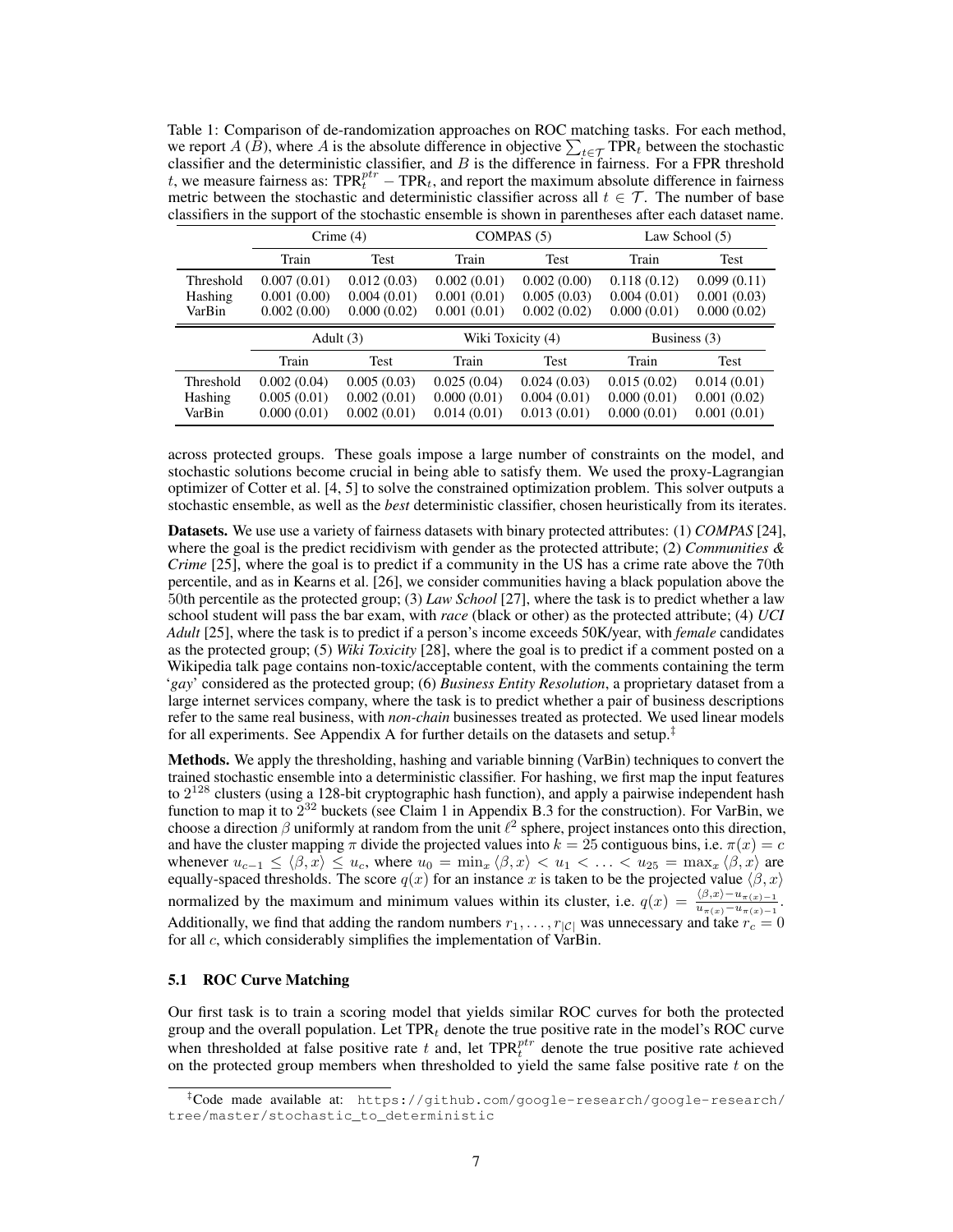<span id="page-7-0"></span>

Figure 1: Test set ROC curves for the Black group and overall population in the Law School dataset. Note that the stochastic classifier successfully matches the two ROC curves and the hashing approximation is much more faithful than the best deterministic iterate provided by the solver.

<span id="page-7-1"></span>

Figure 2: Comparison of pre-clustered Hashing and VarBin showing the trade-off between orderliness (using the proxy of fewer bins) and accuracy on the rate metrics (more bins).

protected group. We are interested in a selected set of FPRs in the initial portion of the curve:  $\mathcal{T} = \{0.1, 0.2, 0.3, 0.4\}$ . Our goal is to maximize the sum of TPRs at these FPRs, subject to TPR values being similar for both the protected group and overall population, i.e.:

 $\max \sum_{t \in \mathcal{T}} \text{TPR}_t$  s.t.  $|\text{TPR}_t - \text{TPR}_t^{ptr}| \leq 0.01, \forall t \in \mathcal{T}$ .

This results in 24 constraints on true and false positive rates. For this problem, the constrained optimizer outputs ensembles with 3–5 deterministic classifiers. We report the objective and constraint violations for the trained stochastic models in Table [4](#page-0-7) of Appendix [A.](#page-0-6) The stochastic solution yields a much lower constraint violation compared to an unconstrained classifier trained to optimize the error rate, and the "best iterate" deterministic classifier. A comparison of the different strategies for de-randomizing the trained stochastic model is presented in Table [1.](#page-6-1) Hashing and VarBin are able to closely match the performance of the stochastic classifier. Thresholding fares poorly on three of the six datasets. Figure [1](#page-7-0) provides a visualization of the matched ROC curves.

We next study the trade-off between orderliness and accuracy. To evaluate hashing with different numbers of bins, we project the inputs along a random direction, form equally-spaced bins, and hash the bin indices. Figure [2](#page-7-1) plots the difference in objective between the stochastic and hash-deterministic models for different numbers of bins (averaged over 50 random draws of the random direction and hash function). We show a similar plot for the constraint metrics. We compare hashing with a VarBin strategy that uses the same number of (total) bins. VarBin is generally better at approximating the stochastic classifier with a small number of bins because VarBin sizes the bins to respect the probability distribution  $p$ , and is thus able to provide better accuracy with more orderliness.

#### 5.2 Histogram Matching

We next consider a regression task where the fairness goal is to match the output distribution of the model for the protected group and the overall population. For a regression model  $\hat{g}: \mathcal{X} \to \mathcal{Y}$ , with a bounded  $\mathcal{Y} \subset \mathbb{R}$ , we divide the output range into 10 equally sized bins  $B_1, \ldots, B_{10}$ and require that the fraction of protected group members in a bin is close to the fraction of the overall population in that bin:  $\left|\Pr_{x|ptr} \{\hat{g}(x) \in B_j\} - \Pr_{x} \{\hat{g}(x) \in B_j\}\right| \leq 0.01$ , for all  $j \in [10]$ . We minimize the *squared error* subject to satisfying this goal, which results in a total of 20 constraints on the model. We train stochastic models on the same datasets as before, and use real-valued labels wherever available: for Crime, we predict the per-capita crime rate, for Law School, we predict the under-graduate GPA, and for WikiToxicity, we predict the level of toxicity (a value in [0,1]). In this case, the constrained optimizer outputs a stochastic ensemble of regression models  $\hat{g}_1, \ldots, \hat{g}_n : \mathcal{X} \to \mathcal{Y}$  with probabilities  $p \in \Delta^{n-1}$ . In place of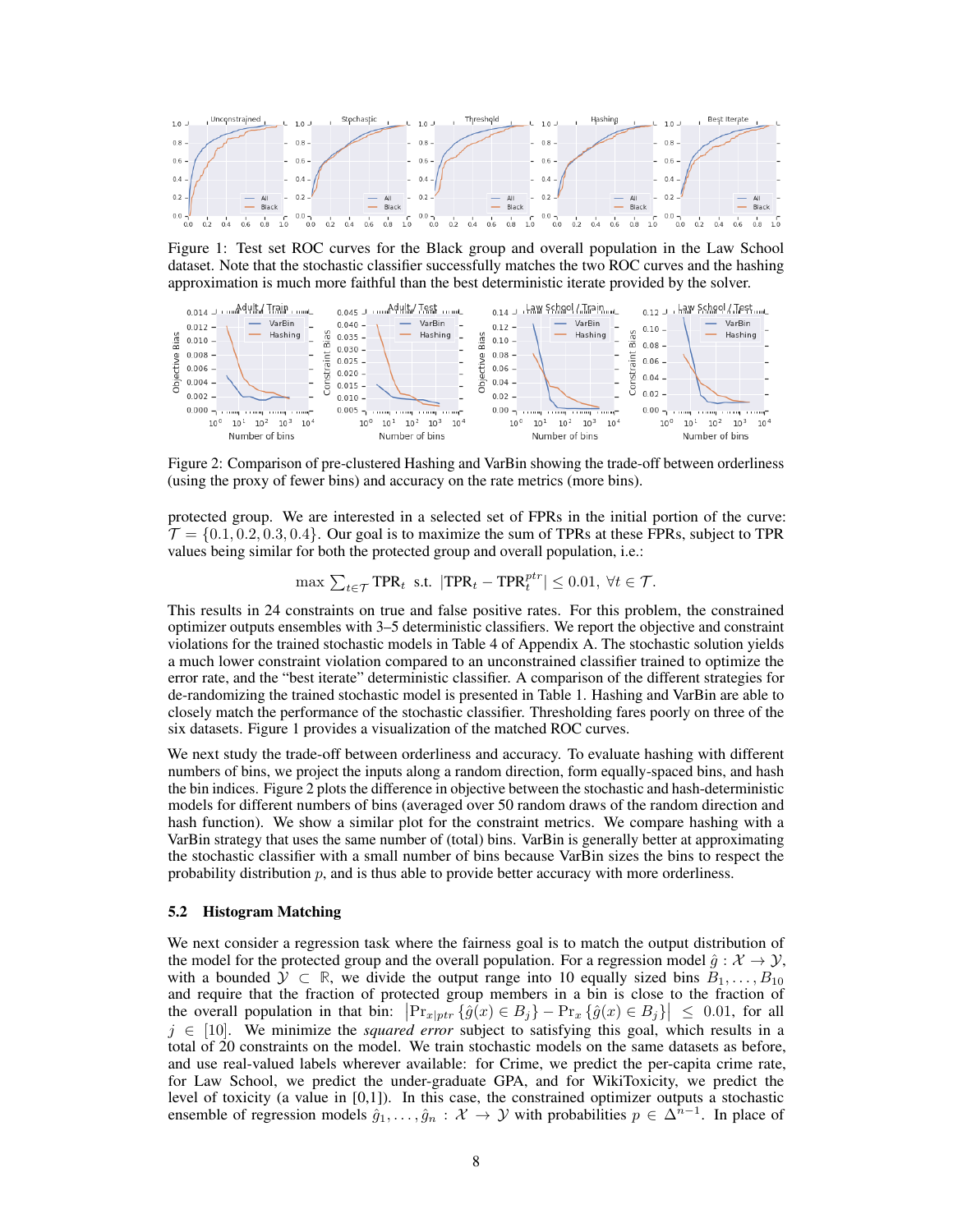<span id="page-8-0"></span>Table 2: Comparison of de-randomization approaches on histogram matching regression tasks. We report *A* (*B*), where *A* is the difference in squared error between the stochastic classifier and the deterministic classifier and *B* is the difference in fairness. We measure fairness as  $Pr_{x \mid ptr}(\hat{g}(x))$  $B_i$  )  $-\Pr_x(\hat{g}(x) \in B_i)$ , and report the maximum abs. difference in this metric between the stochastic and deterministic classifier across all bins  $B_i$ . 'Average' is the regression analogue of thresholding.

|                                                                                                      | Crime $(5)$                                                                                               |                                                                       | COMPAS $(4)$                                                                                                                             |                                                                                                                                    | Law School $(5)$                                                                                                                                       |                                                    |
|------------------------------------------------------------------------------------------------------|-----------------------------------------------------------------------------------------------------------|-----------------------------------------------------------------------|------------------------------------------------------------------------------------------------------------------------------------------|------------------------------------------------------------------------------------------------------------------------------------|--------------------------------------------------------------------------------------------------------------------------------------------------------|----------------------------------------------------|
|                                                                                                      | Train                                                                                                     | Test                                                                  | Train                                                                                                                                    | Test                                                                                                                               | Train                                                                                                                                                  | Test                                               |
| Average<br>Hashing<br>VarBin                                                                         | 0.001(0.02)<br>0.000(0.01)<br>0.000(0.05)                                                                 | 0.001(0.02)<br>0.000(0.03)<br>0.001(0.14)                             | 0.068(0.03)<br>0.002(0.03)<br>0.001(0.08)                                                                                                | 0.069(0.06)<br>0.004(0.06)<br>0.007(0.07)                                                                                          | 0.265(0.01)<br>0.002(0.01)<br>0.002(0.04)                                                                                                              | 0.262(0.02)<br>0.002(0.01)<br>0.002(0.06)          |
|                                                                                                      | Adult $(4)$                                                                                               |                                                                       | Wiki Toxicity (5)                                                                                                                        |                                                                                                                                    | Business (8)                                                                                                                                           |                                                    |
|                                                                                                      | Train                                                                                                     | Test                                                                  | Train                                                                                                                                    | Test                                                                                                                               | Train                                                                                                                                                  | Test                                               |
| Average<br>Hashing<br>VarBin                                                                         | 0.003(0.01)<br>0.000(0.01)<br>0.000(0.04)                                                                 | 0.003(0.01)<br>0.000(0.01)<br>0.000(0.04)                             | 0.023(0.09)<br>0.000(0.01)<br>0.002(0.13)                                                                                                | 0.023(0.09)<br>0.001(0.01)<br>0.003(0.18)                                                                                          | 0.091(0.07)<br>0.010(0.03)<br>0.001(0.06)                                                                                                              | 0.090(0.08)<br>0.013(0.07)<br>0.005(0.08)          |
| Unconstrained<br>$0.20 -$<br>$0.15 -$<br>$0.10 -$<br>$0.05 -$<br>$0.00 -$<br>$0.0$ $0.2$ $0.4$ $0.6$ | $0.14 -$<br>$0.12 -$<br>$0.10 -$<br>$0.08 -$<br>$0.06 -$<br>$0.04 -$<br>$0.02 -$<br>$0.00 -$<br>$0.8$ 1.0 | Stochaștic<br>υ.<br>$0.0$ $0.2$ $0.4$<br>0.6<br>0.8<br>1 <sub>0</sub> | Average<br>$0.14 -$<br>$0.12 -$<br>$0.10 -$<br>$0.08 -$<br>$0.06 -$<br>$0.04 -$<br>$0.02 -$<br>$0.00 -$<br>$0.2 \quad 0.4$<br>0.0<br>0.6 | $0.14 -$<br>$0.12 -$<br>$0.10 -$<br>$0.08 -$<br>$0.06 -$<br>$0.04 -$<br>$0.02 -$<br>$0.00 -$<br>0.2<br>0.0<br>1 <sub>0</sub><br>08 | Hạshing<br>$0.18 -$<br>$0.16 -$<br>$0.14 -$<br>$0.12 -$<br>$0.10 -$<br>$0.08 -$<br>$0.06 -$<br>$0.04 -$<br>$0.02 -$<br>0.00<br>0.4<br>0.6<br>08<br>1.0 | Best Iterate<br>$0.2$ 0.4 0.6<br>0.0<br>$0.8 \; 1$ |

<span id="page-8-1"></span>Figure 3: Test set histograms of model outputs for the female candidates (red) and the overall population (green) in the Adult dataset.

thresholding, we report the "Average" baseline that simply outputs the expected value of the ensemble:  $\hat{f}(x) = \sum_{j=1}^{n} p_j \hat{g}_j(x)$ . For our datasets, the trained stochastic ensembles contain 4 to 8 classifiers. We report the objective and constraint violations in Table [5](#page-0-7) in Appendix [A.](#page-0-6) An evaluation of how well the constructed deterministic classifiers match the stochastic classifier is presented in Table [2.](#page-8-0) Hashing and VarBin yield comparable performance on most datasets. The Average baseline fails on four of the datasets. Figure [3](#page-8-1) provides a visualization of the matched output distributions.

In Appendix [A.3,](#page-0-8) we present a third experiment on an unconstrained multiclass problem where we seek to optimize the G-mean evaluation metric, which is the geometric mean of the per-class accuracies. We apply a training approach based on the Frank-Wolfe method [\[12\]](#page-9-5) on the UCI Abalone dataset [\[25\]](#page-10-6) and present the result of de-randomizing a stochastic ensemble with 100 base classifiers.

## 6 Conclusions and Future Work

There are a number of ways to convert a stochastic classifier to a deterministic approximation, and one of these—hashing—enjoys a theoretical guarantee that compares favorably to a lower bound, in terms of how well the approximation preserves aggregate rate metrics. However, the *reasons* that determinism may be preferable to stochasticity include stability, debuggability, various notions of fairness, and resistance to manipulation via repeated use. In terms of these issues, a disorderly classifier, like that resulting from hashing, may be unsatisfactory.

Applying pre-clustering to the hashing approach partially solves this problem, as does the variable binning approach of Section [4,](#page-5-1) but leaves a number of important questions open, including how one should measure similarity, and whether we can improve on the "local orderliness" property these approaches enjoy, and whether there are special cases where one can construct accurate deterministic classifiers without losing out on orderliness.

Another possible refinement would be to consider more general metrics than the aggregate rates that we consider in Section [2.](#page-1-1) For example, one could potentially use smooth functions of rates, to handle e.g. the F-score or G-mean metrics [\[29\]](#page-10-10) (see the experiment in Appendix [A.3\)](#page-0-8). Or, to support the ranking or regression settings, one could define rate metrics over *pairs* of examples [\[30–](#page-10-11)[32\]](#page-10-12).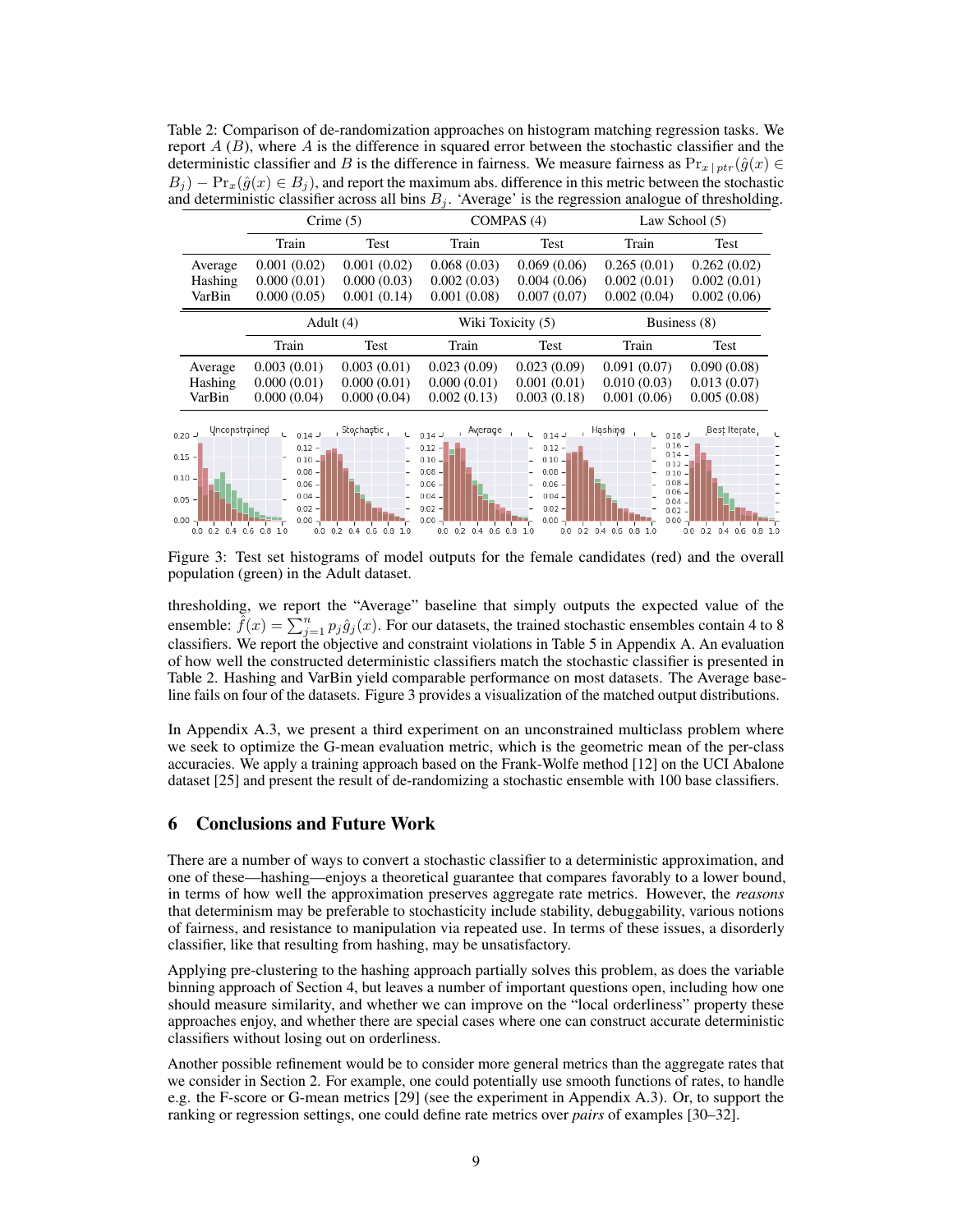#### Acknowledgments

Our thanks go out to Samory Kpotufe for mentioning the connection to the PAC-Bayes literature, to Nathan Srebro for pointing out that replacing a *random* choice with an *arbitrary* one will not necessarily be an improvement, and to Sergey Ioffe for a helpful discussion on hash functions.

#### References

- <span id="page-9-0"></span>[1] Gabriel Goh, Andrew Cotter, Maya Gupta, and Michael P Friedlander. Satisfying real-world goals with dataset constraints. In *NIPS*, pages 2415–2423. 2016.
- <span id="page-9-11"></span>[2] Harikrishna Narasimhan. Learning with complex loss functions and constraints. In *AIStats*, 2018.
- <span id="page-9-10"></span>[3] Alekh Agarwal, Alina Beygelzimer, Miroslav Dudík, John Langford, and Hanna M. Wallach. A reductions approach to fair classification. In *ICML*, pages 60–69, 2018.
- <span id="page-9-2"></span>[4] Andrew Cotter, Heinrich Jiang, and Karthik Sridharan. Two-player games for efficient nonconvex constrained optimization. In *Algorithmic Learning Theory*, pages 300–332, 2019.
- <span id="page-9-1"></span>[5] Andrew Cotter, Heinrich Jiang, Serena Wang, Taman Narayan, Maya Gupta, Seungil You, and Karthik Sridharan. Optimization with non-differentiable constraints with applications to fairness, recall, churn, and other goals. *JMLR*, 2019. [To appear: [https://arxiv.org/](https://arxiv.org/abs/1809.04198) [abs/1809.04198](https://arxiv.org/abs/1809.04198)].
- <span id="page-9-3"></span>[6] Robert S. Chen, Brendan Lucier, Yaron Singer, and Vasilis Syrgkanis. Robust optimization for non-convex objectives. In *NIPS*, 2017.
- <span id="page-9-4"></span>[7] D.D. Lewis. Evaluating text categorization. In *HLT Workshop on Speech and Natural Language*, pages 312–318, 1991.
- [8] J-D. Kim, Y. Wang, and Y. Yasunori. The Genia event extraction shared task, 2013 editionoverview. *ACL 2013*, 2013.
- [9] Y. Sun, M.S. Kamel, and Y. Wang. Boosting for learning multiple classes with imbalanced class distribution. In *ICDM*, 2006.
- [10] S. Wang and X. Yao. Multiclass imbalance problems: Analysis and potential solutions. *IEEE Transactions on Systems, Man, and Cybernetics, Part B: Cybernetics*, 42(4):1119–1130, 2012.
- [11] S. Lawrence, I. Burns, A. Back, A-C. Tsoi, and C.L. Giles. Neural network classification and prior class probabilities. In *Neural Networks: Tricks of the Trade*, LNCS, pages 1524:299–313. 1998.
- <span id="page-9-5"></span>[12] H. Narasimhan, P. Kar, and P. Jain. Optimizing non-decomposable performance measures: a tale of two classes. In *ICML*, 2015.
- <span id="page-9-6"></span>[13] John Langford and John Shawe-Taylor. PAC-Bayes and margins. In *NIPS*, 2002.
- [14] David McAllester. PAC-Bayesian stochastic model selection. In *Machine Learning*, 2003.
- [15] Xiong Li, Bin Wang, Yuncai Liu, and Tai Sing Lee. Stochastic feature mapping for PAC-Bayes classification. In *Machine Learning*, 2015.
- <span id="page-9-7"></span>[16] Alexandre Lacasse, François Laviolette, Mario Marchand, Pascal Germain, and Nicolas Usunier. Pac-bayes bounds for the risk of the majority vote and the variance of the gibbs classifier. In *Advances in Neural information processing systems*, pages 769–776, 2007.
- <span id="page-9-8"></span>[17] Foster Provost and Tom Fawcett. Robust classification for imprecise environments. *Machine learning*, 42(3):203–231, 2001.
- <span id="page-9-9"></span>[18] Cynthia Dwork, Vitaly Feldman, Moritz Hardt, Toniann Pitassi, Omer Reingold, and Aaron Leon Roth. Preserving statistical validity in adaptive data analysis. In *Proceedings of the Forty-Seventh Annual ACM on Symposium on Theory of Computing*, pages 117–126. ACM, 2015.